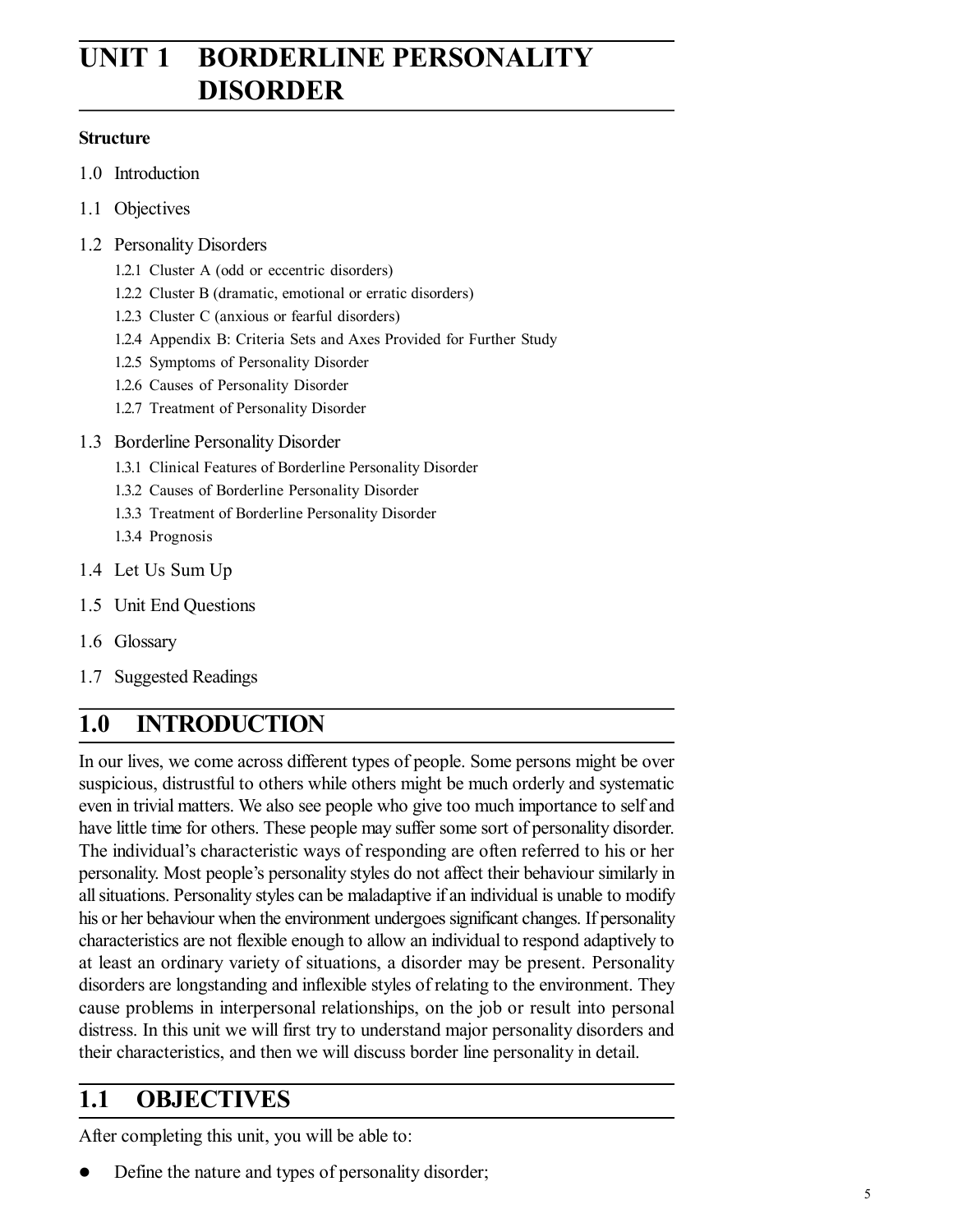- Describe the diagnostic criteria of personality disorder;
- Describe the causes and treatment of personality disorder;
- Explain the clinical features of borderline personality disorder;
- Elucidate the causes of borderline personality disorder; and
- Discuss the treatment and prognosis of borderline personality disorder.

## **1.2 PERSONALITY DISORDERS**

Personality disorders, which were formerly referred to as *character disorders*, are a class of personality types and behaviours that the American Psychiatric Association (APA) defines as "an enduring pattern of inner experience and behaviour that deviates markedly from the expectations of the culture of the individual who exhibits it. Personality disorders are noted on *Axis II the Diagnostic of Statistical and Manual-IV- Text Revised or DSM-IV-TR* of the American Psychological Association.

According to DSM- IV- TR (2000) Personality disorder is enduring subjective experiences and behaviour that deviates from cultural standards, are rigidly pervasive, have an onset in adolescence or early adulthood, are stable through time, and lead to unhappiness and impairment. So the onset of these patterns of behaviour can typically be traced back to late adolescence and the beginning of adulthood and, in rarer instances, childhood. It is therefore unlikely that a diagnosis of personality disorder will be appropriate before the age of 16 or 17 years.

Moreover, personality disorders typically do not stem from debilitating reactions to stress, as in post-traumatic stress disorder or in many cases of major depression. Rather, personality disorders stem largely from the gradual development inflexible and distorted personality and behavioural patterns, which result in persistently maladaptive ways of perceiving, thinking about, and relating to the world. These maladaptive approaches usually significantly impair at least some aspects of functioning and in some cases cause a good deal of subjective distress. For example, people with avoidant personality disorder are so shy and hypersensitive to rejection that they actively avoid most social interaction.

The DSM- IV lists ten personality disorders, grouped into three clusters in Axis II. The DSM - IV also contains a category for behavioural patterns that do not match these ten disorders, but nevertheless exhibit characteristics of a personality disorder. This category is labeled Personality Disorder not Otherwise Specified.

#### **1.2.1 Cluster A (odd or eccentric disorders)**

- 1) **Paranoid personality disorder (DSM- IV code 301.0):** Paranoid personality disorder is characterised by irrational suspicions and mistrust of others. Personality characteristics may be 'active', resulting in hostility, quarrels, litigation, and even violence or destructive behaviour on occasions, or 'passive', with the individual facing the world from a position of submission and humiliation. Person suffering from paranoid personality disorder believes that others dislike him and will do him down but is not able to do much about it.
- 2) **Schizoid personality disorder (DSM-IV code 301.20):** This disorder is characterised by lack of interest in social relationships, seeing no point in sharing time with others, anhedonia, introspection. Schizoid personalities are introverted, withdrawn, solitary, emotionally cold, and distant. Often absorbed with their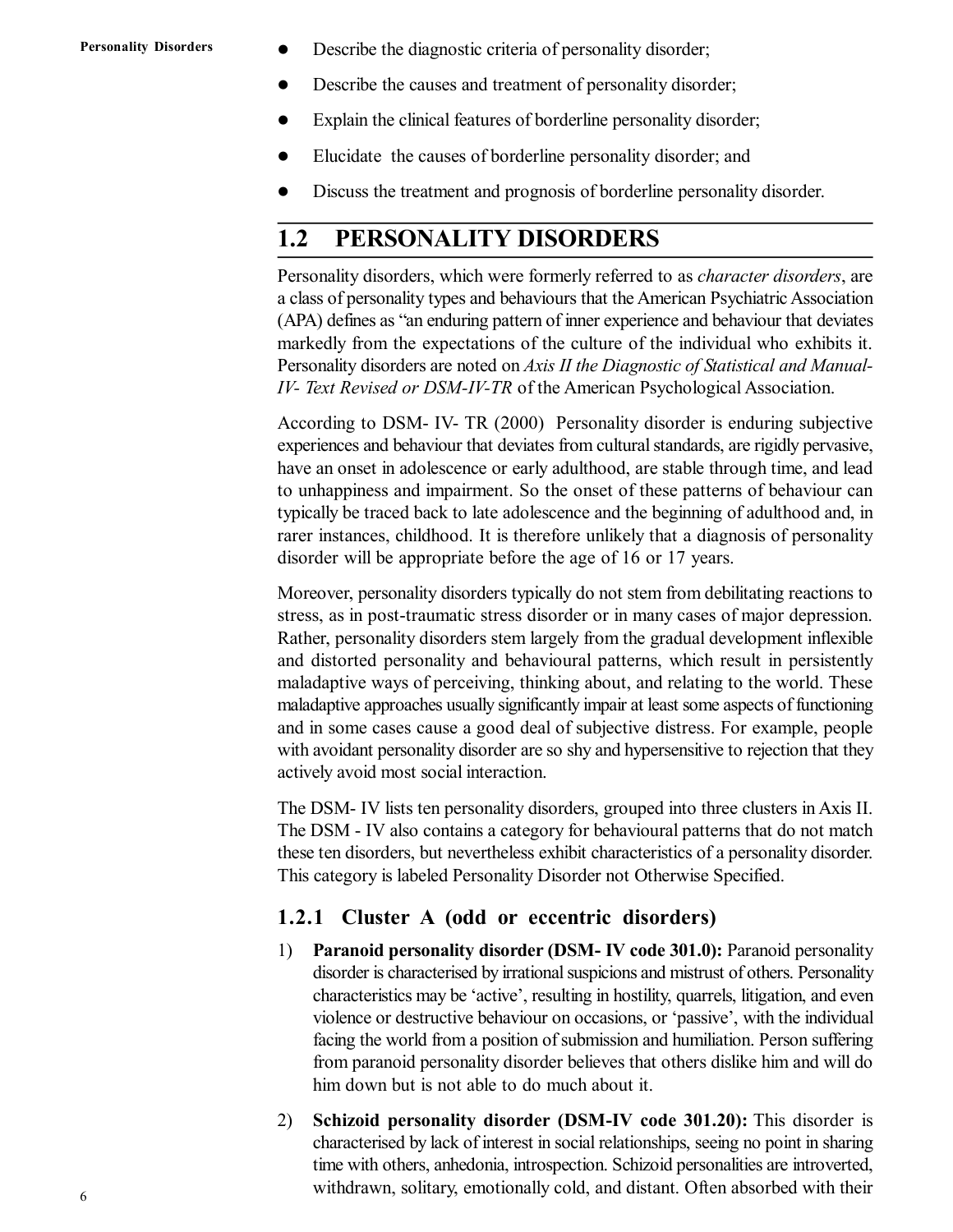3) **Schizotypal personality disorder (DSM-IV code 301.22):** This is characterised by odd behaviour or thinking. Schizotypal personalities tend to have odd or eccentric manners of speaking or dressing. They often have strange, outlandish, or paranoid beliefs and thoughts. People with Schizotypal personality disorders have difficulties bonding with others and experience extreme anxiety in social situations. They tend to react inappropriately or not react at all during a conversation, or they may talk to themselves. They also have delusions characterised by "magical thinking," for example, by saying that they can foretell the future or read other people's minds.

### **1.2.2 Cluster B (dramatic, emotional or erratic disorders)**

- 1) **Antisocial personality disorder (DSM-IV code 301.7):** Antisocial personality disorder is characterised by a pervasive disregard for the law and the rights of others. Antisocial personalities typically ignore the normal rules of social behaviour. These individuals are impulsive, irresponsible, and callous. They often have a history of violent and irresponsible behaviour behaviour, aggressive and even violent relationships. Antisocial personalities are at high risk for substance abuse, since it helps them to relieve tension, irritability and boredom.
- 2) **Borderline personality disorder (DSM-IV code 301.83):** Borderline personalities are characterised by unstable interpersonal relationships, behaviour, mood, and self-image. They are prone to sudden and extreme mood changes, stormy relationships, unpredictable and often self-destructive behaviour. These personalities have great difficulty with their own sense of identity and often experience the world in extremes, viewing experiences and others as either "black" or "white." They often form intense personal attachments only to quickly dissolve them over a perceived offense.
- 3) **Histrionic personality disorder (DSM-IV code 301.50):** Histrionic personality disorder, previously known as hysterical personality disorder, is a pervasive attention-seeking behaviour including inappropriate sexual seductiveness and shallow or exaggerated emotions. Theatrical behaviour, craving for attention and excitement, excessive reaction to minor events, and outbursts of mood characterises histrionic personality. There is a shallowness of feelings and relationships, seen by others as lack in genuineness, and producing difficulty in long-term partnership.
- 4) **Narcissistic personality disorder (DSM-IV code 301.81):** Narcissistic personality disorder is characterised by a pervasive pattern of grandiosity, need for admiration, and a lack of empathy. . Narcissistic personalities tend to have an exaggerated sense of self-importance, and are absorbed by fantasies of unlimited success. They also seek constant attention, and are oversensitive to failure, often complaining about multiple physical disorders. They also tend to be prone to extreme mood swings between self-admiration and insecurity, and tend to exploit interpersonal relationships.

## **1.2.3 Cluster C (anxious or fearful disorders)**

1) **Avoidance personality disorder (DSM-IV code 301.82):** Social inhibition, feelings of inadequacy, extreme sensitivity to negative evaluation and avoidance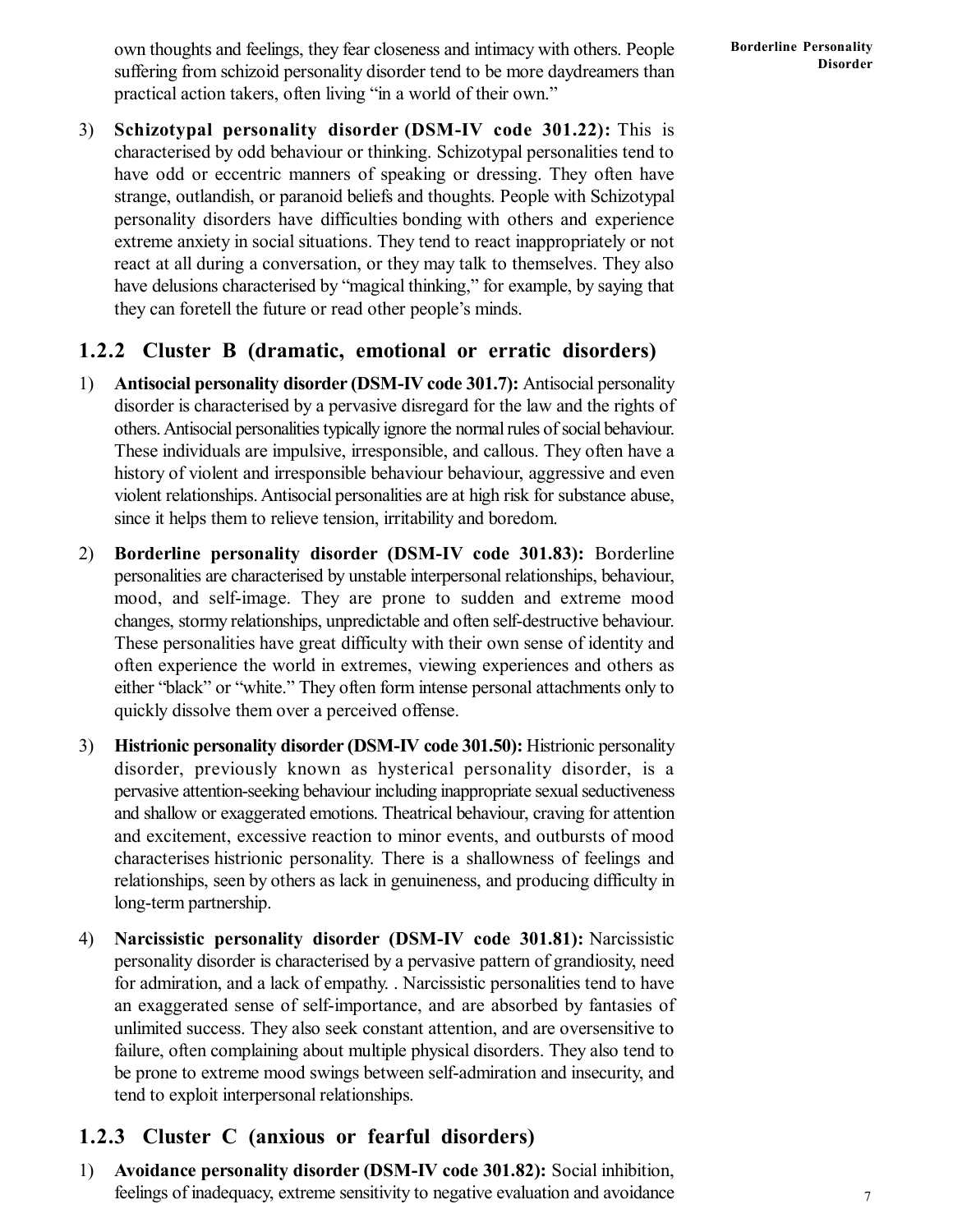of social interaction are the characteristic features of avoidance personality disorder. People suffering from Avoidant personality disorder are often fearful of rejection and unwilling to become involved with others. They are characterised by excessive social discomfort, shyness, fear of criticism, and avoidance of social activities that involve interpersonal contact.

- 2) **Dependent personality disorder (DSM-IV code 301.6):** It is characterised by pervasive psychological dependence on other people. People suffering from dependent personality disorders exhibit a pattern of dependent and submissive behaviour, relying on others to make decisions for them. They fear rejection, need constant reassurance and advice, and are oversensitive to criticism or disapproval. They feel uncomfortable and helpless if they are alone and can be devastated when a close relationship ends. Typically lacking in self-confidence, the dependent personality rarely initiates projects or does things independently.
- 3) **Obsessive-compulsive personality disorder (DSM-IV code 301.4):** Obsessive-compulsive disorder is characterised by rigid conformity to rules, moral codes and excessive orderliness. People suffering from this disorder are conscientious, reliable, dependable, orderly and methodical, but with an inflexibility that often makes them incapable of adapting to changing circumstances. They have such high standards of achievement that they constantly strive for perfection. Never satisfied with their performance or with that of others, they take on more and more responsibilities.

| <b>Self Assessment Questions</b> |                                                                                                 |  |  |
|----------------------------------|-------------------------------------------------------------------------------------------------|--|--|
| 1)                               | Discuss cluster A personality disorders.                                                        |  |  |
|                                  |                                                                                                 |  |  |
|                                  |                                                                                                 |  |  |
|                                  |                                                                                                 |  |  |
|                                  |                                                                                                 |  |  |
|                                  |                                                                                                 |  |  |
| 2)                               | What are the characteristic features of cluster B personality disorders?                        |  |  |
|                                  |                                                                                                 |  |  |
|                                  |                                                                                                 |  |  |
|                                  |                                                                                                 |  |  |
|                                  |                                                                                                 |  |  |
|                                  |                                                                                                 |  |  |
| 3)                               | Elucidate all the personality disorders under cluster C and highlight their<br>characteristics. |  |  |
|                                  |                                                                                                 |  |  |
|                                  |                                                                                                 |  |  |
|                                  |                                                                                                 |  |  |
|                                  |                                                                                                 |  |  |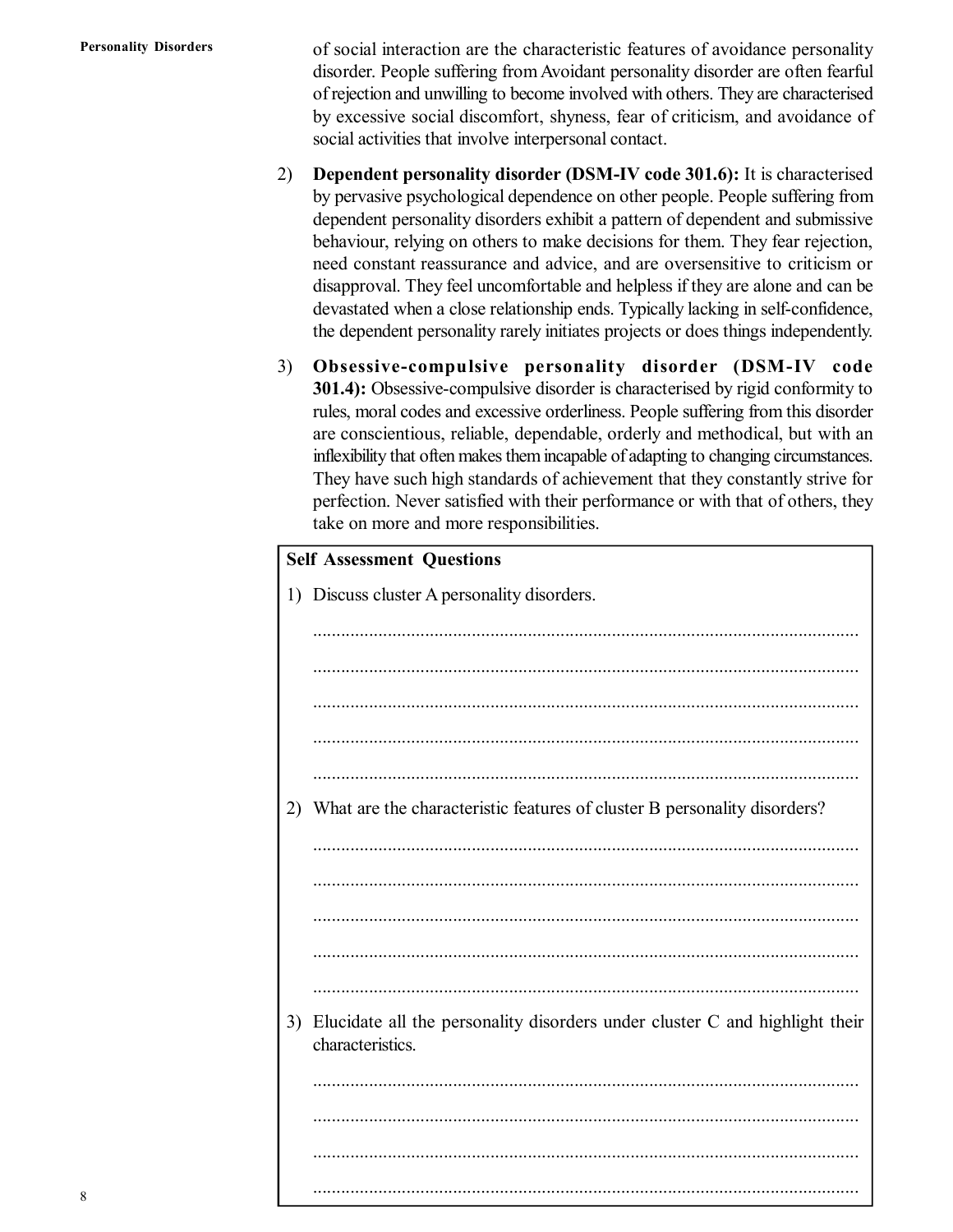### **1.2.4 Appendix B: Criteria Sets and Axes Provided for Further Study**

Appendix B contains the following disorders:

- 1) **Depressive personality disorder:** Depressive personality disorder is a pervasive pattern of depressive cognitions and behaviours beginning by early adulthood.
- 2) **Passive-aggressive personality disorder (negativististic personality disorder):** Passive-aggressive personality disorder is characterised by a pattern of negative attitudes and passive resistance in interpersonal situations.

## **1.2.5 Symptoms of Personality Disorder**

Symptoms vary widely depending on the specific type of personality disorder, but according to the American Psychiatric Association, individuals with personality disorders have most of the following symptoms in common:

- Self-centeredness that manifests itself through a "me-first," self-preoccupied attitude.
- Lack of individual accountability that result in a "victim mentality" and blaming others for their problems.
- Lack of empathy and caring.
- Manipulative and exploitative behaviour.
- Unhappiness, suffering from depression, and other mood and anxiety disorders.
- Vulnerability to other mental disorders.
- Distorted or superficial understanding of self and others' perceptions that results in being unable to see how objectionable, unacceptable, and disagreeable their behaviour is.
- Self-destructive behaviour.
- Socially maladaptive changing the "rules of the game," or otherwise influencing the external world to conform to their own needs.

## **1.2.6 Causes of Personality Disorder**

The exact cause of personality disorders is unknown. However, evidence points to genetic and environmental factors such as a history of personality disorders in the family. Some experts believe that traumatic events occurring in early childhood exert a crucial influence upon behaviour later in life. Others propose that people are genetically predisposed to personality disorders or that they have an underlying biological disturbance (anatomical, electrical, or neurochemical).

## **1.2.7 Treatment of Personality Disorder**

For treatment of personality disorder, personality type entirely dictates the nature of treatment and differs for each type. Thus, for obsessive-compulsive personality disorder, for example, pharmacological treatment may be used for the component of anxiety associated with doubts, indecisiveness, and scruples.

Psychological treatment, especially cognitive behavioural treatment, concentrates upon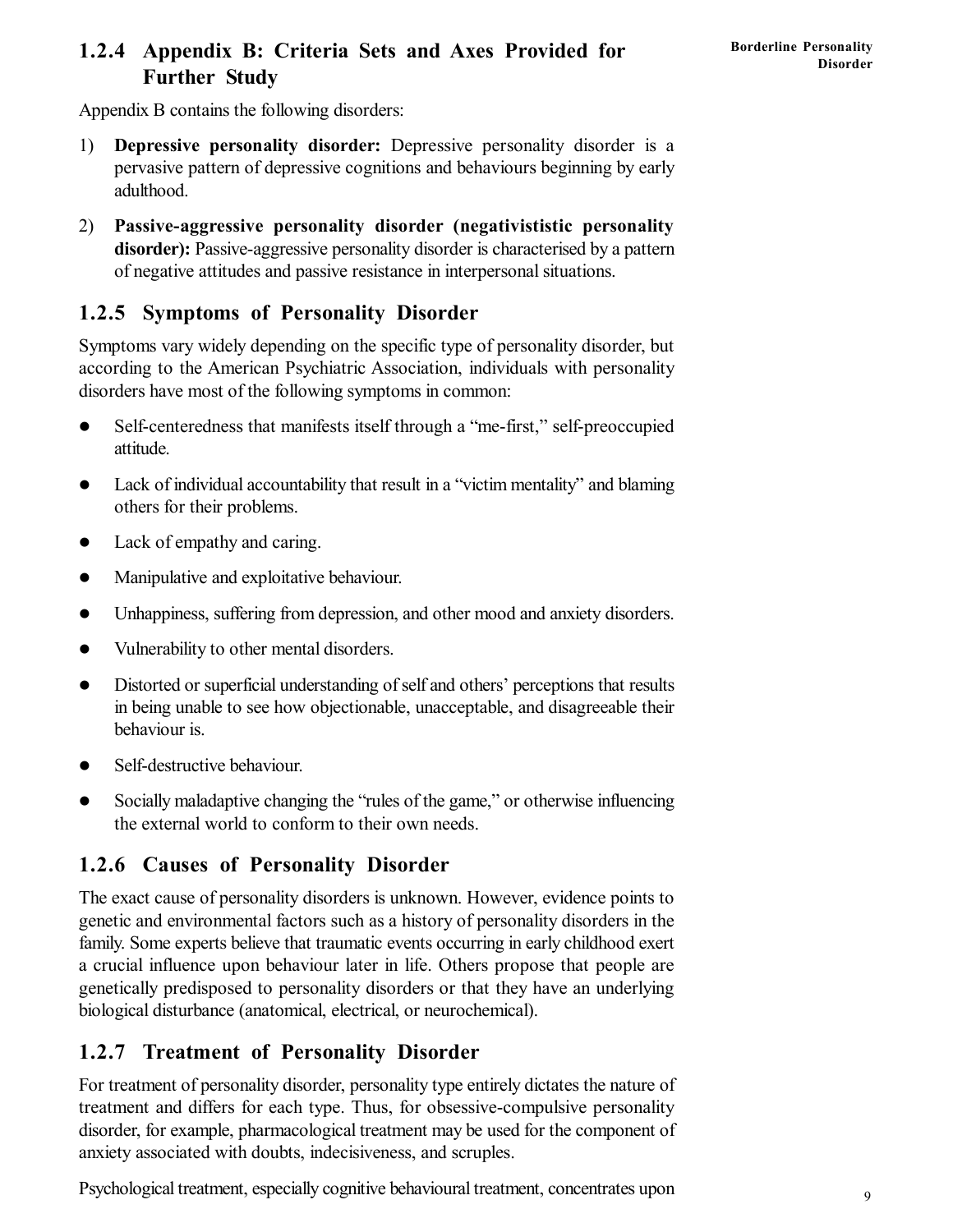perfectionism, rigidity, scrupulousness, and intolerance of failure. Psychodynamic psychotherapy was formerly extensively used. For dissocial personality disorder, drugs have been used to control impulsivity and aggression. In-patient small self-help groups and the larger group therapeutic community have proved beneficial to a limited extent. Personality is regarded as relatively fixed during adult life and the aim of treatment is to enable patients to live more comfortably and safely with themselves.

Frequently personality disorder overlaps with other psychiatric disorder and this makes the other condition more difficult to treat and exacerbates the prognosis. Comorbidity is especially frequent with substance misuse but also quite often occurs with schizophrenia, depressive illness, and neurotic disorders such as anxiety, dissociative, and obsessive–compulsive disorders.

#### **Self Assessment Questions**

1) Explain major personality disorders and their main characteristics.

..................................................................................................................... ..................................................................................................................... ..................................................................................................................... ..................................................................................................................... 2) What are the main symptoms of personality disorder? ..................................................................................................................... ..................................................................................................................... ..................................................................................................................... ..................................................................................................................... 3) Discuss the causes and treatment of personality disorder. ..................................................................................................................... ..................................................................................................................... ..................................................................................................................... .....................................................................................................................

## **1.3 BORDERLINE PERSONALITY DISORDER**

Borderline Personality Disorder, one of ten personality disorders recognised by the DSM IV, is one of the most common personality disorders. In psychiatric settings, it accounts for about 15% of the population and about 50% of the patients with personality disorders (Widiger & Weissman, 1991). The name borderline was coined by Adolph Stern in 1938. It was officially recognised as a diagnosis in 1980. Since that time the borderline category has been used so widely that 20% of psychiatric patients are given this diagnosis and it is estimated to occur in 3 to 5% of the general population (Frances & Widiger, 1986). About two thirds of those with borderline personality disorder are female.

The name borderline personality disorder was used for patients who were on a 'borderline' between neurosis and psychosis. However, the symptoms of borderline personality disorder are not as simple as this description might make them sound: the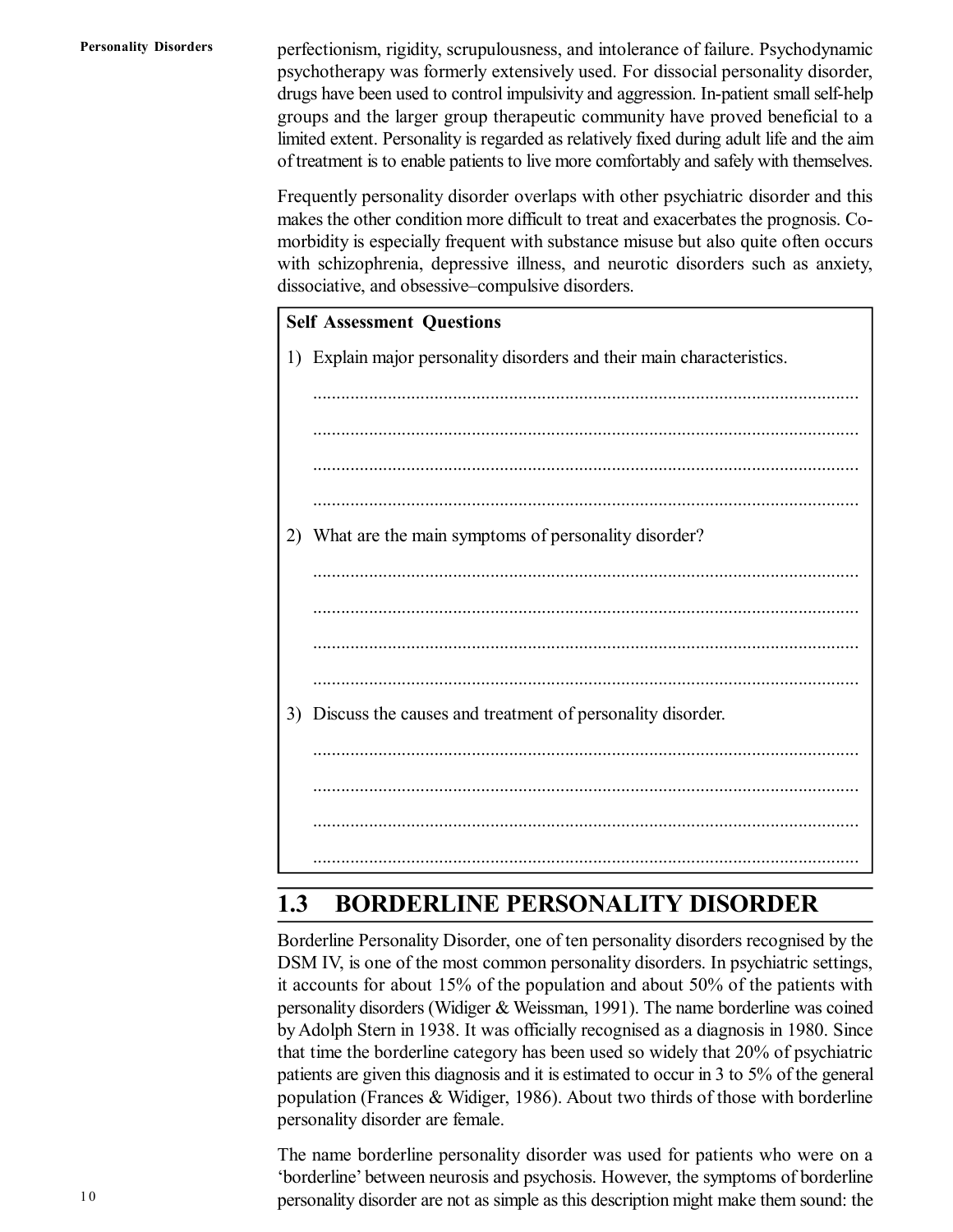diagnosis of borderline personality disorder is based upon signs of emotional instability, feelings of depression and emptiness, and identity and behavioural issues, rather than signs of neurosis and psychosis. However, the 'borderline' label has remained, even though the definition has changed.

People with borderline personality disorder are often very intense, going from anger to deep depression in a short time. They are characterised by impulsivity. The mood disorders are also common with borderline personality disorder, with 24% to 74% having major depression, and 4% to 20% having bipolar disorder (Widiger & Rogers, 1989). Up to 67% of the people with personality disorder are also diagnosed with at least one induced disorder (Dulit et.al., 1993).

### **1.3.1 Clinical Features of Borderline Personality Disorder**

According to the DSM IV (Diagnostic and Statistical Manual of Mental Disorders, fourth edition), "A person who suffers from borderline personality disorder has labile interpersonal relationships characterised by instability". This pattern of interacting with others will have persisted for years, and is usually closely related to the individual's self-image and early social interactions. The pattern is present in a variety of settings (i.e. not just at work or home), and is often accompanied by a similar lability (fluctuation back and forth, often in a quick manner) in a person's affect (mood) or feelings. Relationships and the person's affect may often be characterised as shallow. A person with this disorder may also exhibit impulsive behaviours and exhibit a majority of the following symptoms:

- 1) Frantic efforts to avoid real or imagined abandonment.
- 2) A pattern of unstable and intense interpersonal relationships characterised by alternation between extremes of idealisation and devaluation.
- 3) Identity disturbance markedly and persistently unstable self-image or sense of self.
- 4) Impulsivity in at least two areas that are potentially self-damaging, e.g. spending, sex, substance abuse, reckless driving or binge-eating.
- 5) Recurrent suicidal behaviour, gestures, or threats, or self-mutilating behaviour.
- 6) Affective instability due to a marked reactivity of mood, e.g. intense episodic dysphoria, irritability or anxiety, which usually lasts for between a few hours and several days.
- 7) Chronic feelings of emptiness
- 8) Inappropriate, intense anger, or difficulty controlling anger, e.g. frequent displays of temper, constant anger or recurrent physical fights.
- 9) Transient, stress-related paranoid ideation or severe dissociative symptoms.

Anyone with six or more of the above traits and symptoms may be diagnosed with borderline personality disorder. However, the traits must be long standing (pervasive), and there must be no better explanation for them, e.g. physical illness, a different mental illness or substance misuse.

Although a heterogeneous group of individuals receive this diagnosis, yet they share a number of characteristics, including fears of abandonment, unstable personal relationships, impulsivity, threats of self-destructive behaviour, and chronic range of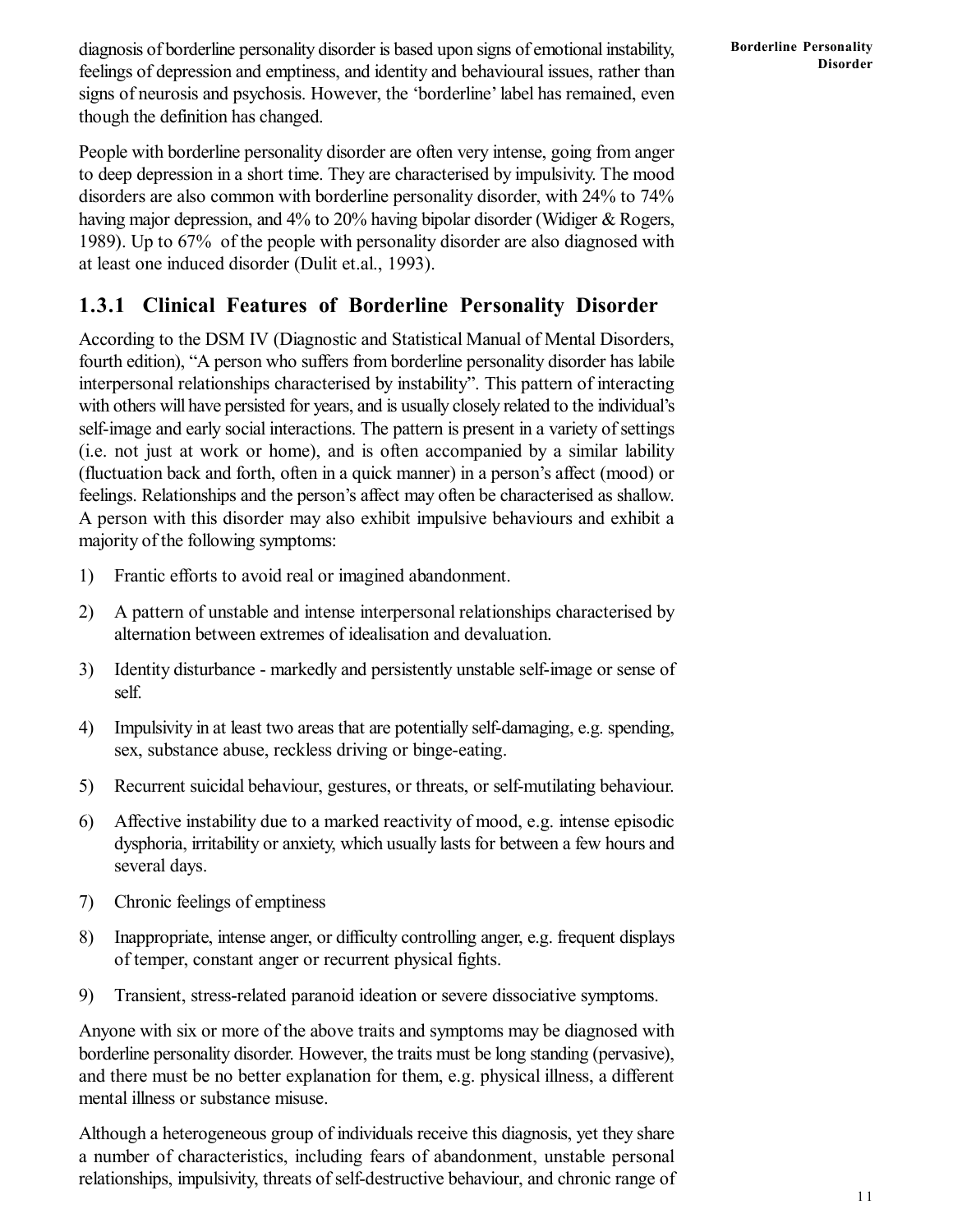cognitive distortions. Many people with borderline personality disorder are prone to impulsive behaviour. This impulsiveness can manifest itself in negative ways. For example, self-harm is common among individuals with borderline personality disorder and, in many instances, this is an impulsive act.

Sufferers of borderline personality disorder can also be prone to angry outbursts and even criminal offences as a result of impulsive urges (mainly male sufferers). Another common feature of borderline personality disorder is affective liability; sufferers have trouble stabilizing moods – as a result, mood changes can become erratic. Other characteristics of this condition include the distortion of reality, a tendency to see things in 'black and white' terms, excessive behaviour such as gambling or sexual promiscuity, and proneness to depression. A person with this disorder can often be bright and intelligent, and appear warm, friendly and competent.

They sometimes can maintain this appearance for a number of years until their defense structure crumbles, usually around a stressful situation like the breakup of a romantic relationship or the death of a parent. Relationships with others are intense but stormy and unstable with marked shifts of feelings and difficulties in maintaining intimate, close connections. The person may manipulate others and often has difficulty with trusting others.

There is also emotional instability with marked and frequent shifts to an empty lonely depression or to irritability and anxiety. The person may show inappropriate and intense anger or rage with temper tantrums, constant brooding and resentment, feelings of deprivation, and a loss of control or fear of loss of control over angry feelings. There are also identity disturbances with confusion and uncertainty about self-identity, sexuality, life goals and values, career choices, friendships. Under extreme stress or in severe cases there can be brief psychotic episodes with loss of contact with reality or bizarre behaviour or symptoms. Even in less severe instances, there is often significant disruption of relationships and work performance. The depression which accompanies this disorder can cause much suffering and can lead to serious suicide attempts.

#### **1.3.2 Causes of Borderline Personality Disorder**

Although there is no specific cause for borderline personality disorder, like most other mental disorders, it is understood to be the result of a combination of biological vulnerabilities, ways of thinking, and social stressors. An overview of the existing literature suggested that traits related to borderline personality disorder are influenced by genes (Torgersen, 2000). A major twin study found that if one identical twin met criteria for borderline personality disorder, the other also met criteria in 35% of cases. People that have borderline personality disorder influenced by genes usually have a close relative with the disorder (Torgersen, Lygren, Oien, 2000).

One psychosocial influence that has received great deal of attention is the possible contribution of childhood trauma, especially sexual and physical abuse. Numerous studies have shown a strong correlation between child abuse, especially child sexual abuse and development of borderline personality disorder (Kluft, 1990; Zanarini et.al., 1989; Herman, 1992; Quadrio, 2005). Many individuals with borderline personality disorder report to have had a history of abuse and neglect as young children (Zanarini & Frankenburg, 1997).

Patients with borderline personality disorder have been found to be significantly more likely to report having been verbally, emotionally, physically or sexually abused by their caregivers of either gender. There has also been a high incidence of incest and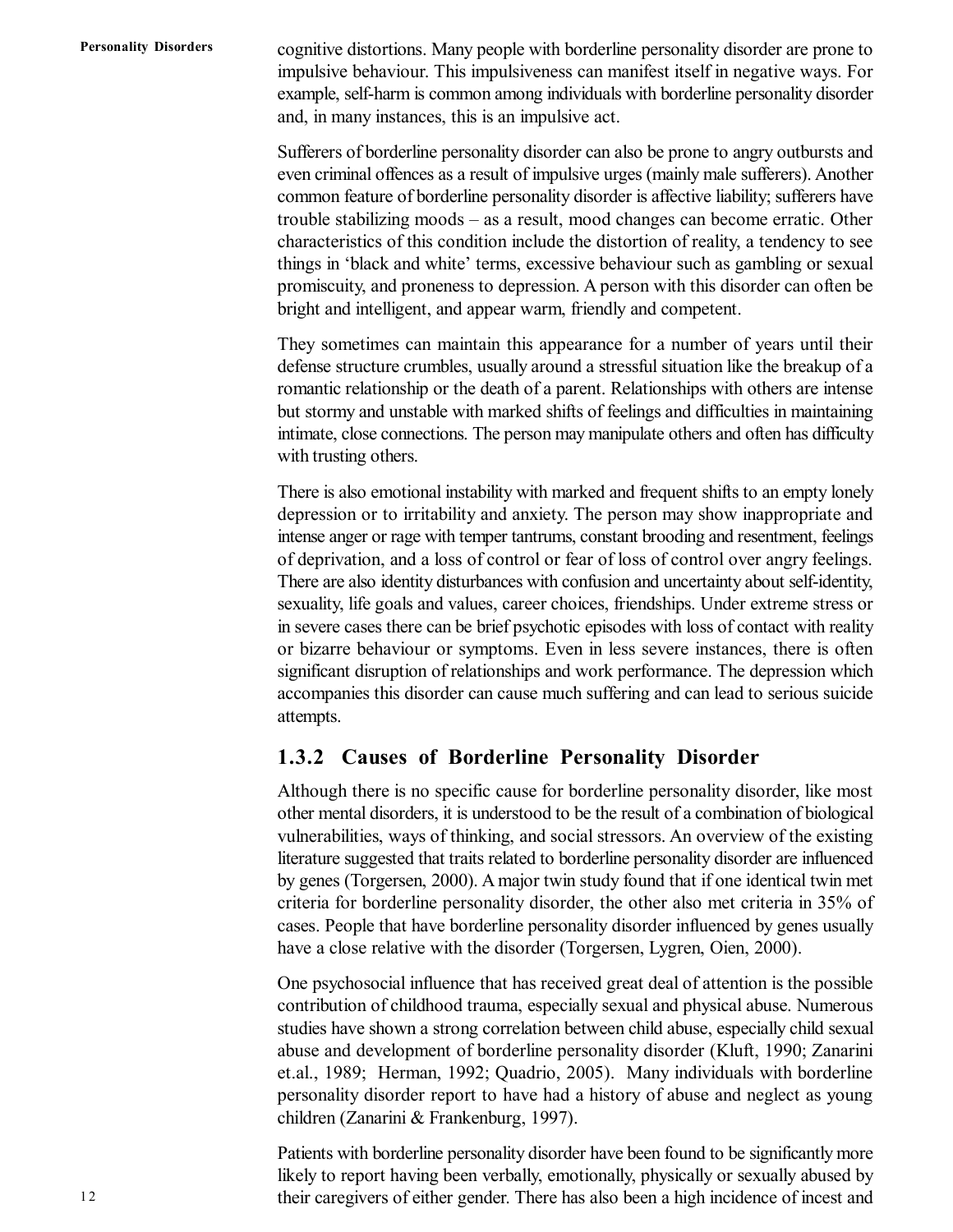loss of caregivers in early childhood for people with borderline personality disorder. They were also much more likely to report having caregivers (of both genders) deny the validity of their thoughts and feelings.

They were also reported to have failed to provide needed protection, and neglected their child's physical care. Parents (of both sexes) were typically reported to have withdrawn from the child emotionally, and to have treated the child inconsistently. Besides the child abuse other factors including family environment have also been found to contribute to the development of the disorder (Bradley, Jenei, & Westen, 2005).

For example Bradley et al. (2005) found that both child sexual abuse and childhood physical abuse and borderline personality disorder symptoms were significantly related, and both child sexual abuse and childhood physical abuse were significantly related to family environment. When family environment and childhood physical abuse were entered simultaneously into a regression equation, family environment was related to borderline personality disorder symptoms and childhood physical abuse was related to borderline personality disorder symptoms, although the relationship between borderline personality disorder symptoms and childhood physical abuse was reduced.

Therefore, child sexual abuse and childhood physical abuse both directly influence the development of borderline personality disorder symptoms directly and are mediated by family environment.

Borderline personality disorder has been found among people who have gone through rapid socio-cultural changes. The problem of identity, emptiness, fears of abandonment, and low anxiety threshold have been found in child and adult immigrants (Laxenaire, Ganne-Vevonec, & Streiff, 1982; Skhiri, Annabi, Bi, & Allani, 1982).

These observations further support the possibility that early trauma may, in some individuals, lead to borderline personality disorder.

## **1.3.3 Treatment of Borderline Personality Disorder**

The American Psychiatric Association reports that recent advancements have led to treatments reaching an 86% remission rate 10 years after treatment. Treatments for borderline personality disorder have improved in recent years. Group and individual psychotherapy are at least partially effective for many patients.

Within the past 15 years, a new psychosocial treatment termed dialectical behaviour therapy (DBT) was developed specifically to treat borderline personality disorder, and this technique has looked promising in treatment studies (Koerner, & Linehan, 2000).

Dialectical behaviour therapy is an approach to psychotherapy in which the therapist specifically addresses four areas that tend to be particularly problematic for individuals with borderline personality disorder: self-image, impulsive behaviours, mood instability, and problems in relating to others.

To address those areas, treatment with dialectical behaviour therapy tries to build four major behavioural skill areas: mindfulness, distress tolerance, emotional regulation, and interpersonal effectiveness.

Talk therapy that focuses on helping the person understand how their thoughts and behaviours affect each other (cognitive behavioural therapy or CBT) has also been found to be effective treatment for borderline personality disorder.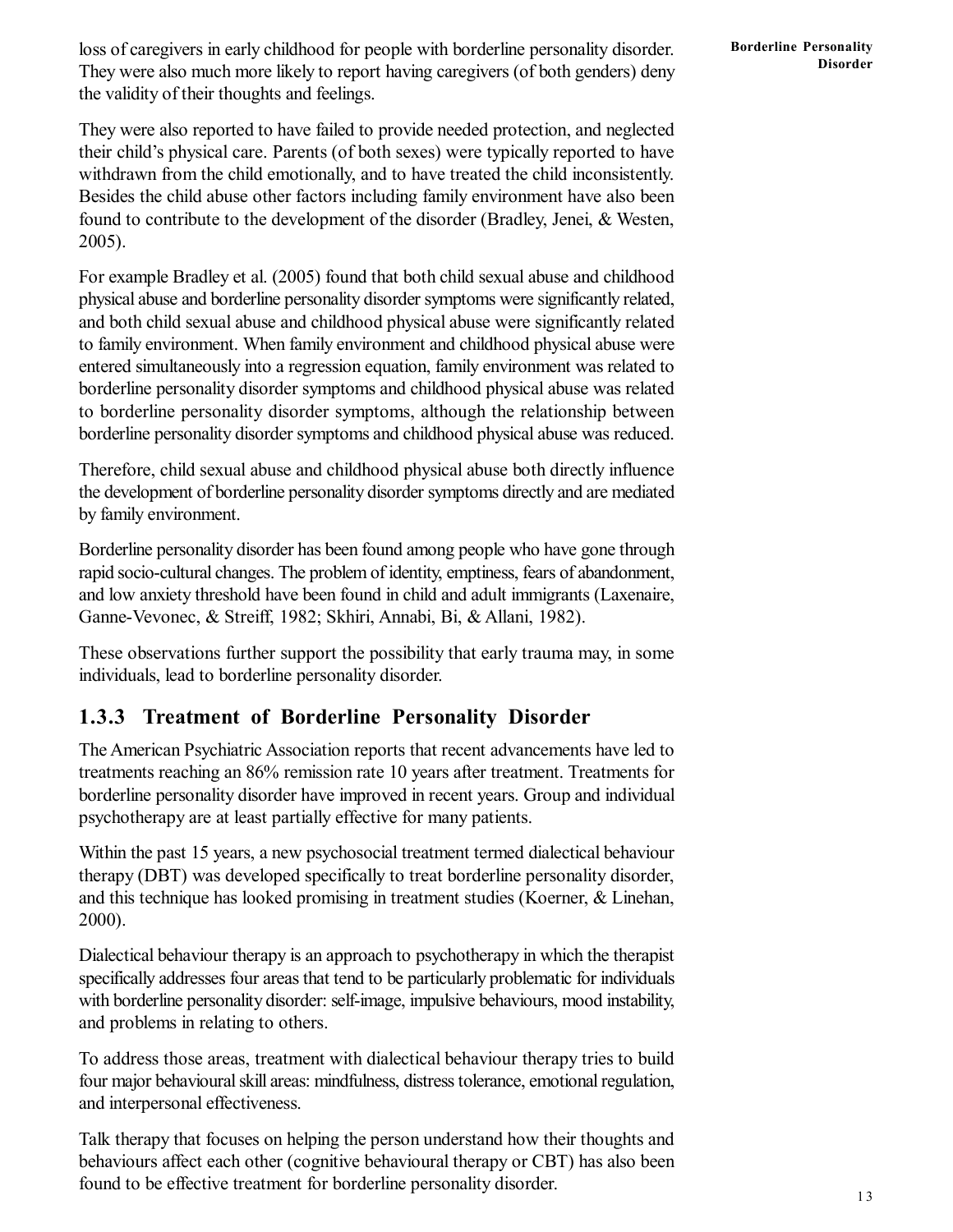Other psychotherapy approaches that have been used to address borderline personality disorder include interpersonal psychotherapy (IPT) and psychoanalytic therapy. Interpersonal psychotherapy is an approach that focuses on how the person's symptoms are related to the problems that person has in relating to others.

Psychoanalytic therapy, which seeks to help the individual understand and better manage his or her ways of defending against negative emotions, has been found to be effective in addressing borderline personality disorder, especially when the therapist is more active or vocal than in traditional psychoanalytic treatment and when this approach is used in the context of current rather than past relationships.

Pharmacological treatments are often prescribed based on specific target symptoms shown by the individual patient. Antidepressant drugs and mood stabilizers may be helpful for depressed and/or labile mood. Antipsychotic drugs may also be used when there are distortions in thinking.

#### **1.3.4 Prognosis**

As with any illness, an appropriate question about borderline personality disorder is if it is curable. While improvement in any personality disorder is not synonymous with being cured, the symptoms of borderline personality disorder do tend to diminish with time.

How well or poorly people with borderline personality disorder progress over time seems to be influenced by how severe the disorder is at the time that treatment starts, the state of the individual's current personal relationships, whether or not the sufferer has a history of being abused as a child, as well as whether or not the person receives appropriate treatment.

Simultaneously suffering from depression, other emotional problems, or a low level of conscientiousness have been found to be associated with a greater likelihood of symptoms of borderline personality disorder returning (relapse).

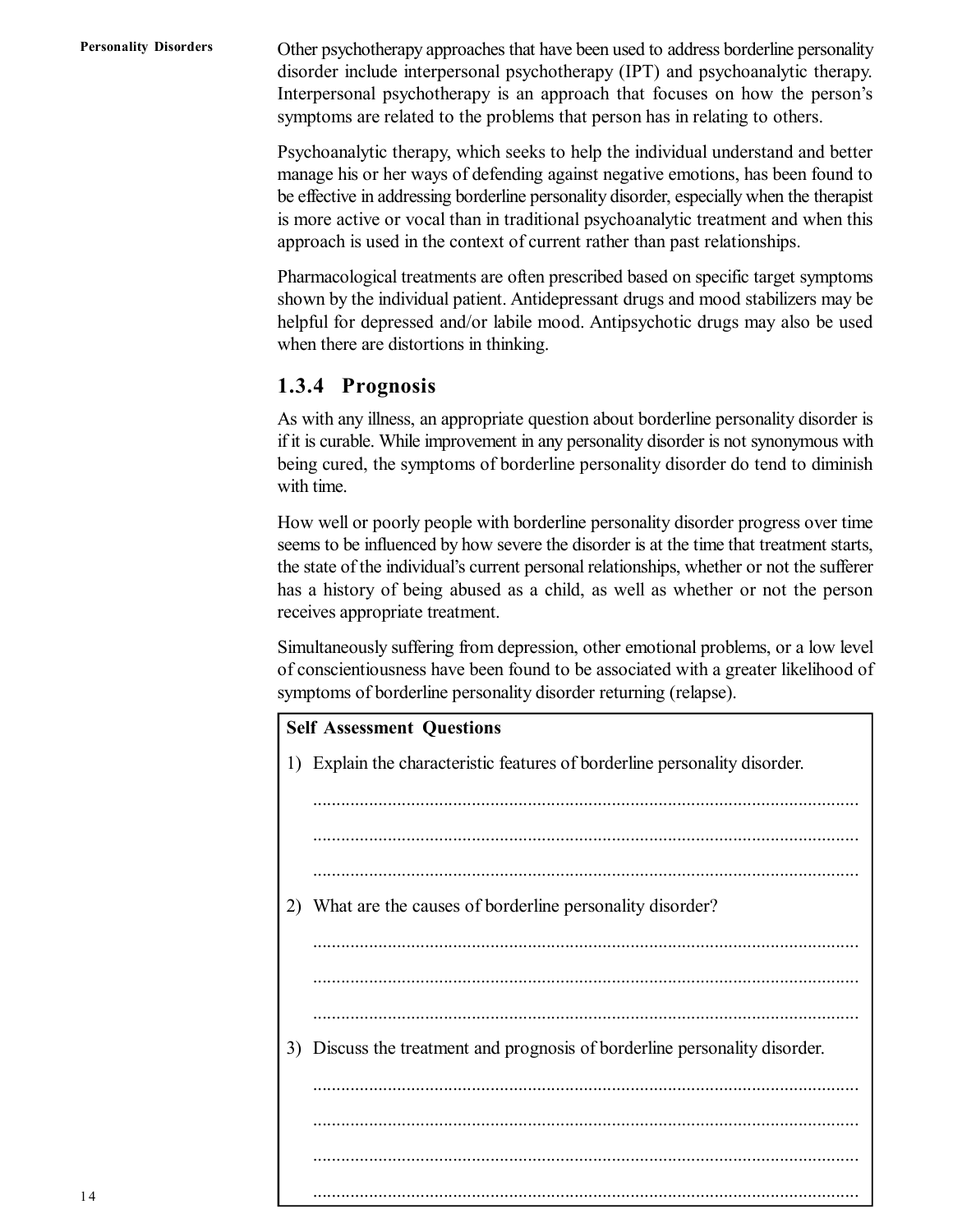## **1.4 LET US SUM UP**

Personality disorder is enduring subjective experiences and behaviour that deviates from cultural standards, are rigidly pervasive, have an onset in adolescence or early adulthood, are stable through time, and lead to unhappiness and impairment. The DSM- IV lists ten personality disorders, grouped into three clusters in Axis II. These ten personality disorders are: 1-Paranoid personality disorder, 2-Schizoid personality disorder, 3-Schizotypal personality disorder, 4- Antisocial personality disorder, 5- Borderline personality disorder, 6-Histrionic personality disorder, 7- Narcissistic personality disorder, 8- Avoidance personality disorder, 9- Dependent personality disorder, and 10- Obsessive-compulsive personality disorder.

The exact cause of personality disorders is unknown. However, evidence points to genetic and environmental factors such as a history of personality disorders in the family. Some experts believe that traumatic events occurring in early childhood exert a crucial influence upon behaviour later in life. Others propose that people are genetically predisposed to personality disorders or that they have an underlying biological disturbance (anatomical, electrical, or neurochemical).

For treatment of personality disorder, personality type entirely dictates the nature of treatment and differs for each type. Psychological treatment, especially cognitive– behavioural treatment, concentrates upon perfectionism, rigidity, scrupulousness, and intolerance of failure. Psychodynamic psychotherapy was formerly extensively used. For dissocial personality disorder, drugs have been used to control impulsivity and aggression.

Borderline Personality Disorder, one of ten personality disorders recognised by the DSM IV, is one of the most common personality disorders. In psychiatric settings, it accounts for about 15% of the population and about 50% of the patients with personality disorders. Borderline personality disorder is a personality disorder characterised by consistently problematic ways of thinking, feeling, and interacting. In order to be diagnosed with borderline personality disorder, the sufferer must experience at least five of the following symptoms: unstable self-image, relationships or emotions, severe impulsivity, repeated suicidal behaviours or threats, chronic feelings of emptiness, inappropriate anger, trouble managing anger, or transient paranoia or dissociation. Psychotherapy approaches that have been helpful in treating borderline personality disorder include dialectical behaviour therapy, cognitive behavioural therapy, interpersonal therapy, and psychoanalytic psychotherapy.

The use of psychiatric medications like antidepressants, mood stabilizers, and antipsychotics may be useful in addressing some of the symptoms of borderline personality disorder but do not manage the illness in its entirety. While the symptoms of borderline personality disorder tends to diminish over years for many people, how well or poorly people with borderline personality disorder progress over time seems to be influenced by the severity of the symptoms, the individual's current personal relationships, whether or not the sufferer has a history of being abused as a child, as well as whether or not the individual receives appropriate treatment.

## **1.5 UNIT END QUESTIONS**

- 1) What do you mean by personality disorder? Discuss the major personality disorders.
- 2) Explain the diagnostic features of personality disorder.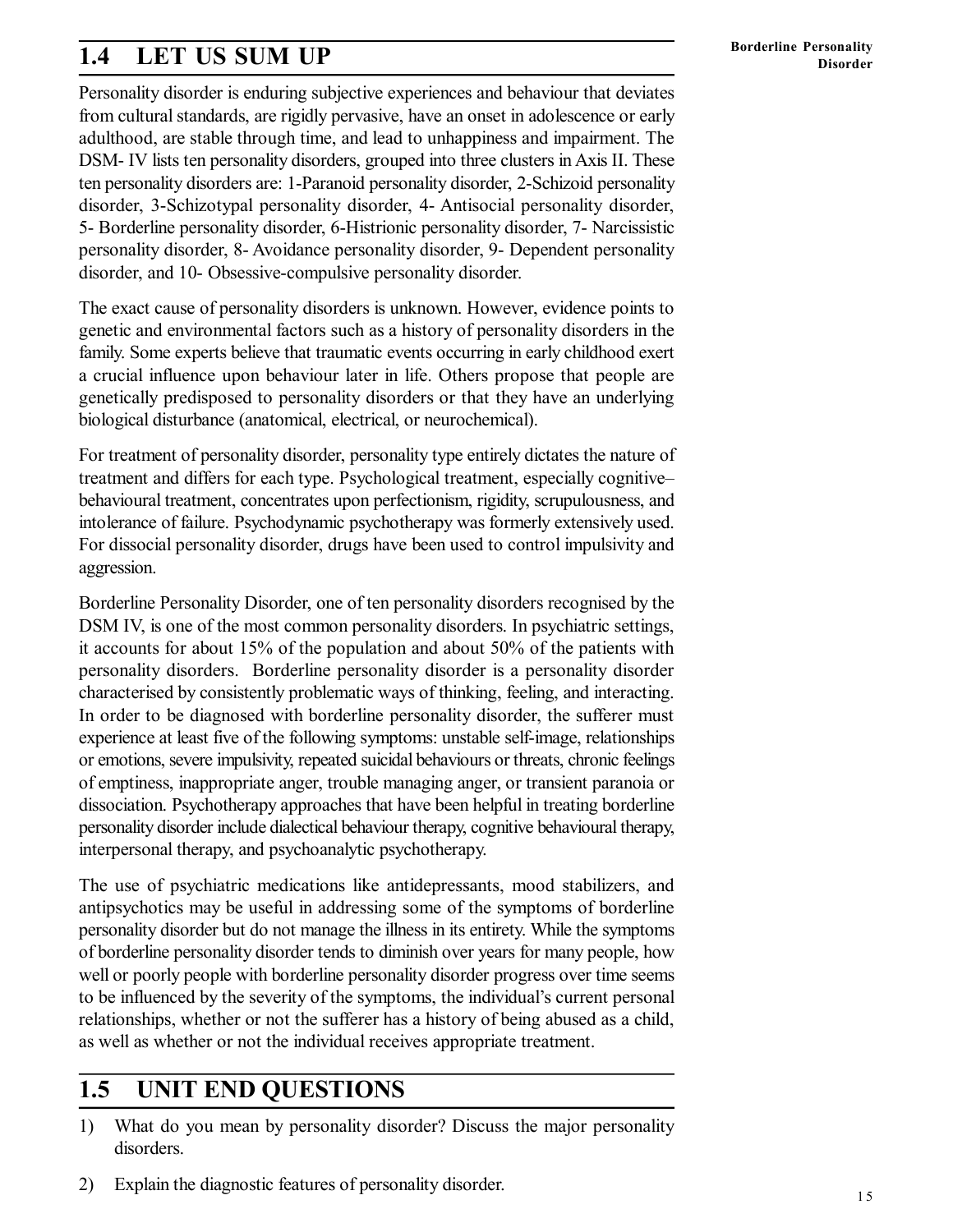- 3) Discuss the symptoms and treatment of personality disorder.
- 4) Prepare a clinical picture of borderline personality disorder.
- 5) What are the causes of borderline personality disorder?
- 6) Discuss the treatment and prognosis of borderline personality disorder.

| <b>GLOSSARY</b><br>1.6                  |                                                                                                                                                                                                                                                                                                   |
|-----------------------------------------|---------------------------------------------------------------------------------------------------------------------------------------------------------------------------------------------------------------------------------------------------------------------------------------------------|
| Anhedonia<br>$\ddot{\cdot}$             | Inability to experience pleasure, associated with<br>some mood and schizophrenic disorders.                                                                                                                                                                                                       |
| <b>Antisocial personality disorder:</b> | Personality disorder involving a pervasive<br>disregard for the law and the rights of others.                                                                                                                                                                                                     |
| <b>Avoidant personality disorder:</b>   | Personality disorder characterised by social<br>inhibition, feelings of inadequacy, extreme<br>sensitivity to negative evaluation and avoidance<br>of social interaction.                                                                                                                         |
|                                         | Borderline personality disorder: Personality disorder involving extreme "black<br>and white" thinking, instability in relationships,<br>self-image, identity and behaviour. Borderline<br>personality disorder occurs in 3 times as many<br>females than males.                                   |
| <b>Cognitive-behavioural therapy:</b>   | Group of treatment procedures aimed at<br>identifying and modifying faulty thought<br>processes, attitudes and attributions, and<br>problem behaviours.                                                                                                                                           |
|                                         | <b>Dependent personality disorder</b> : Personality disorder characterised by pervasive<br>psychological dependence on other people.                                                                                                                                                              |
|                                         | <b>Depressive personality disorder:</b> Personality disorder involving is a pervasive<br>pattern of depressive cognitions and behaviours<br>beginning by early adulthood.                                                                                                                         |
| <b>Dialectical behaviour therapy:</b>   | It is an approach to psychotherapy in which<br>the therapist specifically addresses four areas<br>that tend to be particularly problematic for<br>individuals with borderline personality disorder:<br>self-image, impulsive behaviours, mood<br>instability, and problems in relating to others. |
| <b>Histrionic personality disorder:</b> | Personality disorder characterised by<br>pervasive attention-seeking behaviour including<br>inappropriate sexual seductiveness and shallow<br>or exaggerated emotions.                                                                                                                            |
| Interpersonal psychotherapy             | Newer brief treatment approach that emphasises<br>resolution of interpersonal problems and<br>stressors such as role disputes in marital conflict,<br>or forming relationships in marriage or new job.<br>It has demonstrated effectiveness for such<br>problems as depression.                   |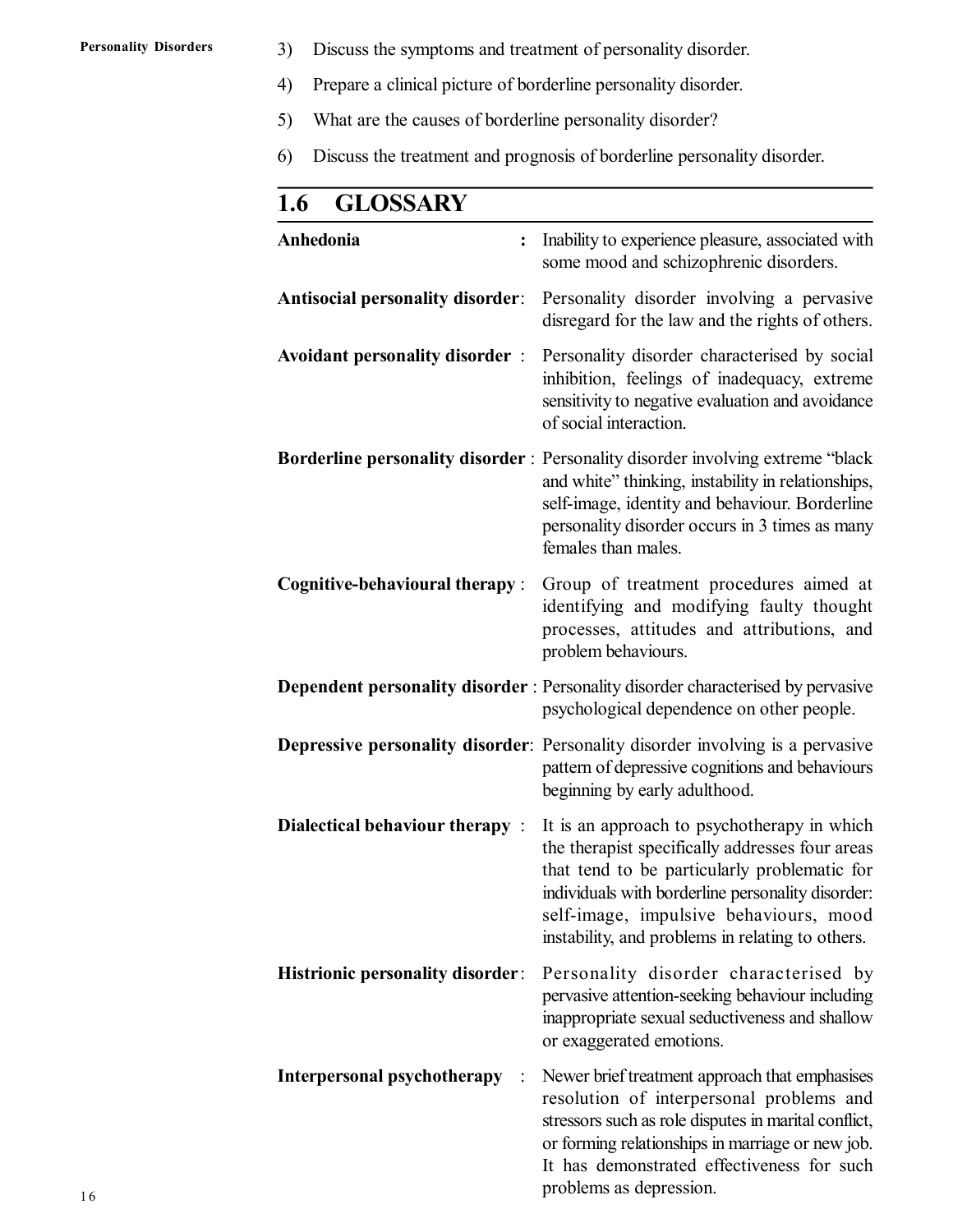| <b>Interpersonal therapy</b>                 | Brief, structured treatment that focuses on<br>teaching a person skills to improve existing<br>relationships or develop new ones.                                                              | <b>Borderline Personality</b><br><b>Disorder</b> |
|----------------------------------------------|------------------------------------------------------------------------------------------------------------------------------------------------------------------------------------------------|--------------------------------------------------|
|                                              | Narcissistic personality disorder: Personality disorder involving a pervasive<br>pattern of grandiosity need for admiration, and<br>a lack of empathy.                                         |                                                  |
| Obsessive-compulsive<br>personality disorder | Personality disorder characterised by rigid<br>conformity to rules, moral codes and excessive<br>orderliness.                                                                                  |                                                  |
| <b>Paranoid personality disorder:</b>        | Personality disorder characterised by irrational<br>suspicions and mistrust of others.                                                                                                         |                                                  |
| Passive aggressive personality<br>disorder   | Personality disorder characterised by a pattern<br>of negative attitudes and passive resistance in<br>interpersonal situations.                                                                |                                                  |
| <b>Personality disorders</b>                 | Enduring maladaptive patterns for relating to<br>the environment and oneself, exhibited in a wide<br>range of contexts that cause significant functional<br>impairment or subjective distress. |                                                  |
| <b>Schizoid personality disorder</b> :       | Personality disorder involving lack of interest in<br>social relationships, seeing no point in sharing<br>time with others.                                                                    |                                                  |
|                                              | Schizotypal personality disorder : Personality disorder characterised by odd<br>behaviour or thinking.                                                                                         |                                                  |

## **1.7 SUGGESTED READINGS**

Carson, R., Butcher, J.N., & Mineka, S. (2005). *Abnormal Psychology and Modern Life* (3rd Indian reprint). Pearson Education (Singapoer).

Durand, V. K. & Barlow, D. H. (2000). *Abnormal Psychology: An Introduction.* Stamford: Thomson Learning.

Sarason, I.G. Sarason, B.R. (1996). *Abnormal Psychology: The Problem of Maladaptive Behaviour*. New Jersey: Prentice Hall Inc.

#### **References**

American Psychiatric Association. *Diagnostic and Statistical Manual of Mental Disorders.* 4th edition, text revised. Washington, DC: American Psychiatric Association, 2000.

*American Psychiatric Association*, Herold and Velora, Press release April 15, 2010.

Bradley, R., Jenei, J., & Westen, D. (2005). Etiology of borderline personality disorder: Disentangling the contributions of intercorrelated antecedents. The Journal of Nervous and Mental Disease, 193(1), 24-31.

Dulit, R. A., Marin, D. B., & Francis, A. J. (1993). Cluster B personality disordres. In D. L. Dunner (Ed.) *Current Psychiatric Therapy*. Philadelphia: W. B. Saunders.